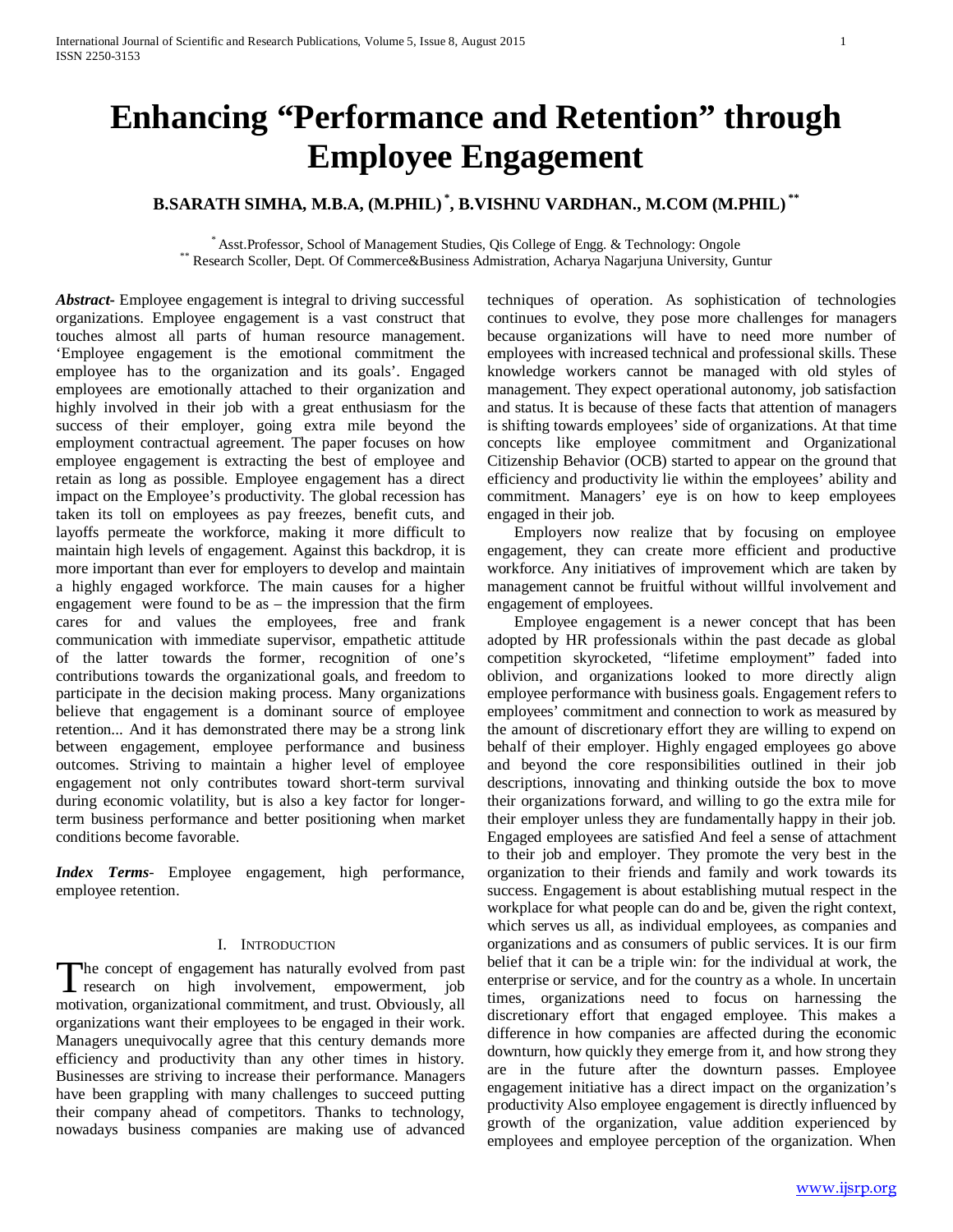managers become disengaged, employees are 37% more likely to be frustrated with company systems, processes, and procedures. Employee engagement has become a hot topic in recent years. Many organizations believe that engagement is a dominant source of competitive advantage. However, recent research in countries shows that there are more *dis*engaged employees than there are engaged employees in today's organizations. Employee engagement can and has been found to make a difference.

#### II. OBJECTIVES

- 1. To understand the employee engagement
- 2. To assess the relation between employee engagement and performance.
- 3. To analyze the strategies used to retain the employee.
- 4. To offer the conclusions

#### **Employee Engagement: Definitions**

 **Employee engagement does not mean employee happiness**. Someone might be happy at work, but that doesn't necessarily mean they are working hard, productively on behalf of the organization. While company game rooms, free massages and Friday keg parties are fun–and may be beneficial for other reasons–making employees happy is different from making them engaged.

 **Employee engagement doesn't mean employee**  satisfaction. Many companies have "employee satisfaction" surveys and executives talk about "employee satisfaction", but the bar is set too low. A satisfied employee might show up for her daily 9-to-5 without complaint. But that same "satisfied" employee might not go the extra effort on her own, and she'll probably take the headhunter's call luring her away with a 10% bump in pay. Satisfied isn't enough.

## **Definition: Employee engagement is the emotional commitment the employee has to the organization and its goals.**

 This emotional commitment means engaged employees actually care about their work and their company. They don't work just for a paycheck, or just for the next promotion, but work on behalf of the organization's goals.

 **The International Survey Research (ISR) defines employee engagement** as, "a process by which an organization increases commitment and continuation of its employees to the achievement of superior results."

 **Kieron Shaw (2005), highlights multiple definitions of employee engagement**. For the purposes of his research, Shaw (2005) also created a definition of employee engagement, which is, "translating employee potential into employee performance and business success"

 **William H. Kahn (1990) completed some of the earliest work on engagement and defined engagement** as, "the harnessing of organization members' selves to their work roles; in engagement, people employ and express themselves physically, cognitively, and emotionally during role performances."

 **The Gallup Organization, potentially the most widely recognized name associated with employee engagement** due to their bestselling book, "*First, Break All the Rules,"* defines engaged employees as those who, "work with a passion and feel

a profound connection to their company" and "drive innovation and move the organization forward"

 Engaged Employees lead to…higher service, quality, and productivity, which leads to…higher customer satisfaction, which leads to…increased sales (repeat business and referrals), which leads to higher levels of profit, which leads to higher shareholder returns.

#### **Importance of Engagement:**

 Engagement is important for managers to cultivate given that disengagement or alienation is central to the problem of workers' lack of commitment and motivation. Meaningless work is often associated with apathy and detachment from ones works. In such conditions, individuals are thought to be estranged from their selves .Other Research using a different resource of engagement has linked it to such variables as employee turnover, customer satisfaction – loyalty, safety and to a lesser degree, productivity and Profitability criteria .

 An organization's capacity to manage employee engagement is closely related to its ability to achieve high performance levels and superior business results.

#### **Some of the advantages of Engaged employees are:**

- 1. It builds passion, commitment and alignment with the organization's strategies and goals
- 2. Increases employees' trust in the organization
- 3. Engaged employees will stay with the company, be an advocate of the company and its products and services, and contribute to bottom line business success.
- 4. Makes the employees effective brand ambassadors for the company
- 5. Creates a sense of loyalty in a competitive environment
- 6. They will normally perform better and are more motivated.
- 7. .They form an emotional connection with the company. This impacts their attitude towards the Company's clients, and thereby improves customer satisfaction and service levels
- 8. Provides a high-energy working environment
- 9. Boosts business growth
- 10. There is a significant link between employee engagement and profitability

 A highly engaged employee will consistently deliver beyond expectations. Thus employee engagement is critical to any organization that seeks to retain valued employees. The many companies have believed that there is an intrinsic link between employee engagement, better performance, and retention. As organizations globalize and become more dependent on technology in a virtual working environment, there is a greater need to connect and engage with employees to provide them with an organizational 'identity.'

#### **Employee engagement and performance:**

 Employee engagement is interwoven significantly with important business outcomes. In this part we will see how employee engagement impacts organizational performance in the light of various research works done. Studies have found positive relationship between employee engagement and organizational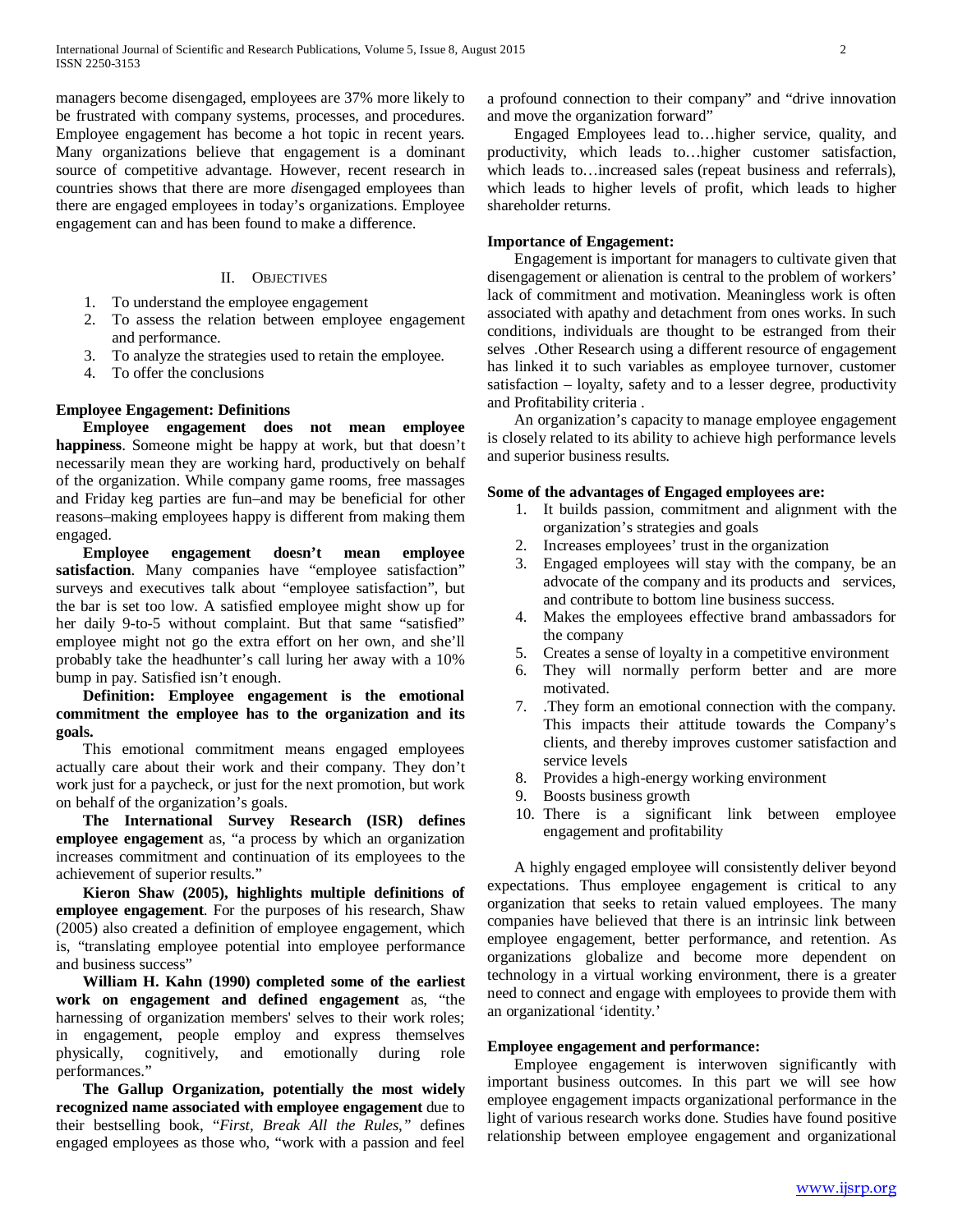performance outcomes: employee retention, productivity, profitability, customer loyalty and safety. Researches also indicate that the more engaged employees are, the more likely their employer is to exceed the industry average in its revenue growth. Employee engagement is found to be higher in doubledigit growth companies. Research also indicates that engagement is positively related to customer satisfaction (Coffman, 2000; Ellis and Sorensen, 2007;Towers Perrin Talent Report, 2003; Hewitt Associates, 2004; Heintzman and Marson, 2005; Coffman andGonzalez-Molina, 2002).

 Employee engagement has been shown to impact on business performance. Research by Gallup has found low to moderate correlations between employee engagement and a range of outcome measures, including customer satisfaction, profit, productivity, turnover and safety Since then, there has been a growing body of research on the links between employee engagement and key business metrics. This relationship is most noticeable when comparing units within one organization; however it can be reliably generalized across companies and industries Indeed, business units and organizations are almost twice as likely to be successful if they are above average in employee engagement .Employees who are engaged with their job and employer are more productive because they are motivated beyond personal factors. They are more focused and more motivated than their disengaged counterparts. This means they work more efficiently and with the success of the organization in mind.. In fact, it has been found that employees that are highly engaged are twice as likely to be top performers .In 2009, Harter et al. conducted a meta-analysis encompassing 199 research studies across 152organisations in 44 industries and 26 countries. They statistically calculated the available data on business/work unit level relationship between employee engagement and performance outcomes within in each study. The studies covered 32,394 business/work units and 955,905 employees Their findings quantified significant differences between business units ranking in the top and bottom 25% on engagement. They found an 18% drop in productivity between the top and bottom performers. Additionally, there was a 60% drop in quality (measured by defects in products). In a similar study into Fortune 100 companies, it was found that there was a dramatic 1,000 percent increase in errors among disengaged versus engaged employee populations

 A recent SHRM( Society for Human Resource Management) new global employee engagement study in 2006 surveyed 664,000 employees from around the world and found almost a 52% gap in the yearly performance improvement in operating income between organizations with highly engaged employees and organizations having employees with low engagement scores. Again, a recent meta analysis of over 7939 business units in 38 companies revealed the relationship between employee satisfaction engagement and the business unit outcomes of customer satisfaction, profit, productivity, employee turnover and accidents (Nowack, 2006).Employee engagement has been linked to superior performance and higher levels of organizational commitment by a number of researchers (Woodruffe, 2006; Lockwood, 2006). Engaged employees leads to engaged customers, and this, in turn converts into long term profitability .Luthans and Peterson (2002) state that Gallup has empirically determined employee engagement to be a significant predictor of desirable organizational outcomes, such as customer satisfaction, retention, productivity and profitability. It was found that employees scoring high on engagement (top 25%) performed better in the areas of sales, customer complaints & turnover in comparison to the employees scoring low on engagement score (bottom 25%) (The Gallup Organization, 2004).The Corporate Leadership Council (CLC) survey revealed that employee engagement leads to 57% improvement in discretionary efforts (Corporate Leadership Council,2004). The CLC contends that emotional engagement has four times the power to affect performance as compared to rational commitment. The employers attempt to convert as many employees to true believers as they can. (Buchanan,2004).Low engagement among employees translates in economic loss for the organization. Gallup estimates that in the United Kingdom, unengaged workers cost their companies \$64.8billion a year. In Japan, where only 9% of the workforce is engaged, the lost productivity is \$232billion (The Gallup Organization, 2004). Engaged employees within an organization provide a competitive advantage to organizations (Joo & Mclean, 2006). Employee engagement has a substantial impact on employee productivity and talent retention (Lado & Wilson, 1994). Martel(2003) is of the opinion that, "in order to obtain high performance in postindustrial, intangible work that demands innovation, flexibility, and speed, employers need to engage their employees Engaging employees – especially by giving them participation, freedom, and trust – is the most comprehensive response to the ascendant postindustrial values of self realization and self actualization". Employee engagement has also been found to bring benefits at the individual level. A research was done by Britt, Adler and Bartone (2001). From this study it has been found that engagement in meaningful work can yield benefit from work. In a recent study it is explored that over the past 6 years, where the level of engagement had increased, absenteeism had decreased among employees (The Gallup Organization, 2004). In a comprehensive review of literature on employee engagement, Stairs et al. (2006) point out that employee engagement has also been linked with higher employee retention (DDI, 2005; Harter, Schmidt and Keyes, 2003;Wright & McMahan, 1992), greater employee effort and productivity (Corporate Leadership Council, 2004), increased sales (HayGroup, 2001), greater income and turnover (Maitland, 2005;ISR, 2006; Harter et al.2003), greater profitability (Harter et al.2003), and faster business growth and higher likelihood of business success (Hewitt Associates, 2004).

#### **Employee engagement and retention:**

 Simply stated, engaged employees are less likely to leave their job. If an employee has no emotional Commitment to their job, there is a greater chance that they will leave to pursue a job that offers, for Example, higher remuneration or more flexible work conditions. Engagement lowers employees' intention to leave. The Corporate Leadership Council found that the most engaged employees are 87% less likely to leave their organization. The same study found that the 100 best places to work (according to their research) had an average voluntary turnover rate of 13% as compared with the average of 28.5% of other businesses in the same industries. What's more, other large scale research has found that 12% of disengaged employees have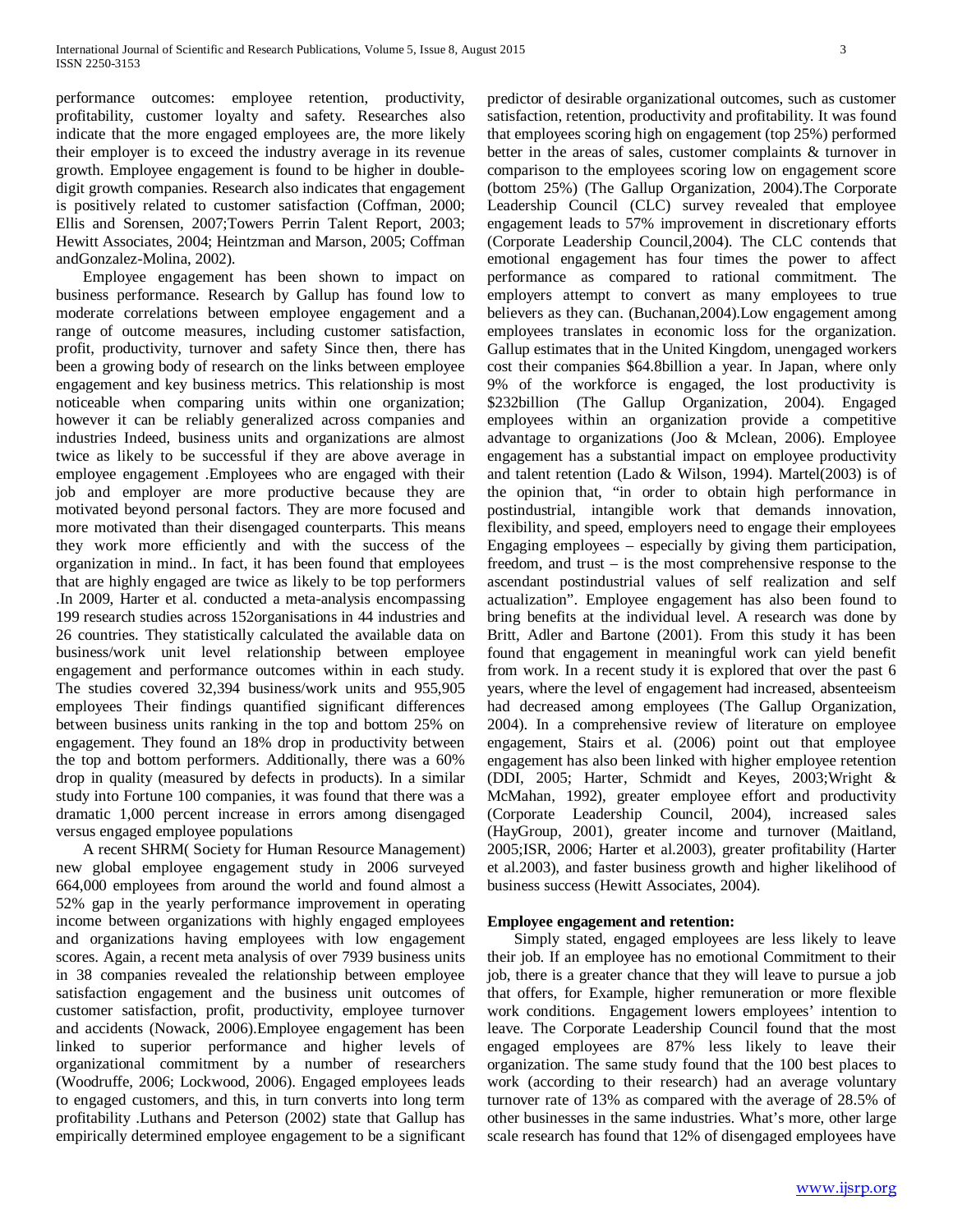no intention to leave, while that proportion rises to 66% in engaged employees. Similarly, over half of disengaged employees would consider leaving their current job for another opportunity, while only 25%of highly engaged employees would consider leaving. Considering that replacing an employee can cost one and a half times their salary, retention has a significant impact on an organization's bottom line. Not only can the costs of replacing employees be a drain on resources, but once new employees are in place they can take several years to generate the same revenue.

## **Employee engagement activities – Examples:**

- 1. Induction programme for new employees
- 2. Social activities like family gathering, celebration of festivals
- 3. A daily column, written by CEO, on the intranet with company announcements /Programs.
- 4. Employee suggestion systems / quick responses.
- 5. Internal magazine/ newsletter on intranet
- 6. CEO spending time in face to face communication with staff
- 7. CEO based FAQ questions on company business.
- 8. ONLINE "ask the CEO" mailbox.
- 9. Monthly staff awards
- 10. Annual staff awards
- 11. Weekly blog related to serious business issues and staff to read / comments.
- 12. Appointment of disaster management team
- 13. Appointment of emergency management team
- 14. Problem solving committee
- 15. Leadership development activities
- 16. Team building activities
- 17. Conducting soft skills training program as well as required training programs
- 18. Online real-time tracking of progress. Employees can view company progress Towards targets /goals.
- 19. Provide long term strategic vision for business growth
- 20. Indoor Games as well as Outdoor games, like Chess, Cricket, Badminton etc.
- 21. Celebration of Employees Birthday
- 22. Picnic at regular intervals

## **Strategies of Employee Engagement:**

## **1. Create a Partnership**

The best way to encourage your people to consistently give their very best on the job is to create a partnership. Treat each employee as a valuable member of your team, and give them the autonomy to make decisions and do their work as they see fit, so long as they meet their performance standards.

## **2. Involve Your Employees**

Involve employees more deeply in your organization by inviting them to join cross-functional teams that draw on the expertise and talent of people from different parts of the organization. Let each team have the authority they need to make decisions on their own -- especially when the decisions directly affect them.

**3. Let Your Team in on the Plan**

Be as transparent with your people as you can be, in terms of providing information on how the company makes and loses money, letting them in on any strategies you may have and explaining to them their role in the big picture. When your employees understand the overall plan, they will view themselves as an important, vital piece of the puzzle.

## **4. Provide Feedback on Performance**

Regularly set aside time to tell your people what they are doing right and point out any areas for improvement. If performance is not up to par, work with them to develop ideas on how to improve. It's important that employees feel they are supported by you and the organization, rather than being left behind because of an occasional mistake or bad call.

## **5. Keep Promises**

Never make a promise you can't keep, and when you do make a promise -- no matter how small it might be -- be sure to follow through with it. Even if you think your employees don't care about it, you can be sure that they are keeping score. If you aren't certain that you will be able to follow through on a promise, then don't make it.

## **6. Create a Productive Work Environment**

A workplace that is trusting, open and fun will be the most productive and successful. Be open to new ideas and suggestions that come from your employees, and show them that their voices are being heard. Regularly set time aside for team-building exercises and meetings, and make them fun so your employees actually look forward to participating rather than looking for reasons to ditch them.

## **7. Managing performance**

Effective performance management answers the question, *"Whatshould employees engage in?*" Further, performance management is the mechanism that translates business performance objectives into set, focused individual objectives that enable true employee effectiveness. Organizations with high employee engagement scores, but low performance management effectiveness.

## **8. Encourage open communication**

You can get insight into what things are important to the employee by using surveys, suggestion boxes and team meetings. Be open-minded and encourage them to express their ideas and perspectives without criticism. This means putting into practice everything you have learned about effective listening. Address their concerns in the best way you can.

## **9. Trust**

Employees need to trust each other as well as their leadership. Employees are constantly watching leadership to see how their decisions affect the strategic direction of the organization and if their behaviors reflect what they say.

## **10. Support employees in their work and growth**

How many of you have responded to a subordinate's idea as brilliant or even good. Success begets success. You can support employee growth by providing education and learning opportunities, cross training,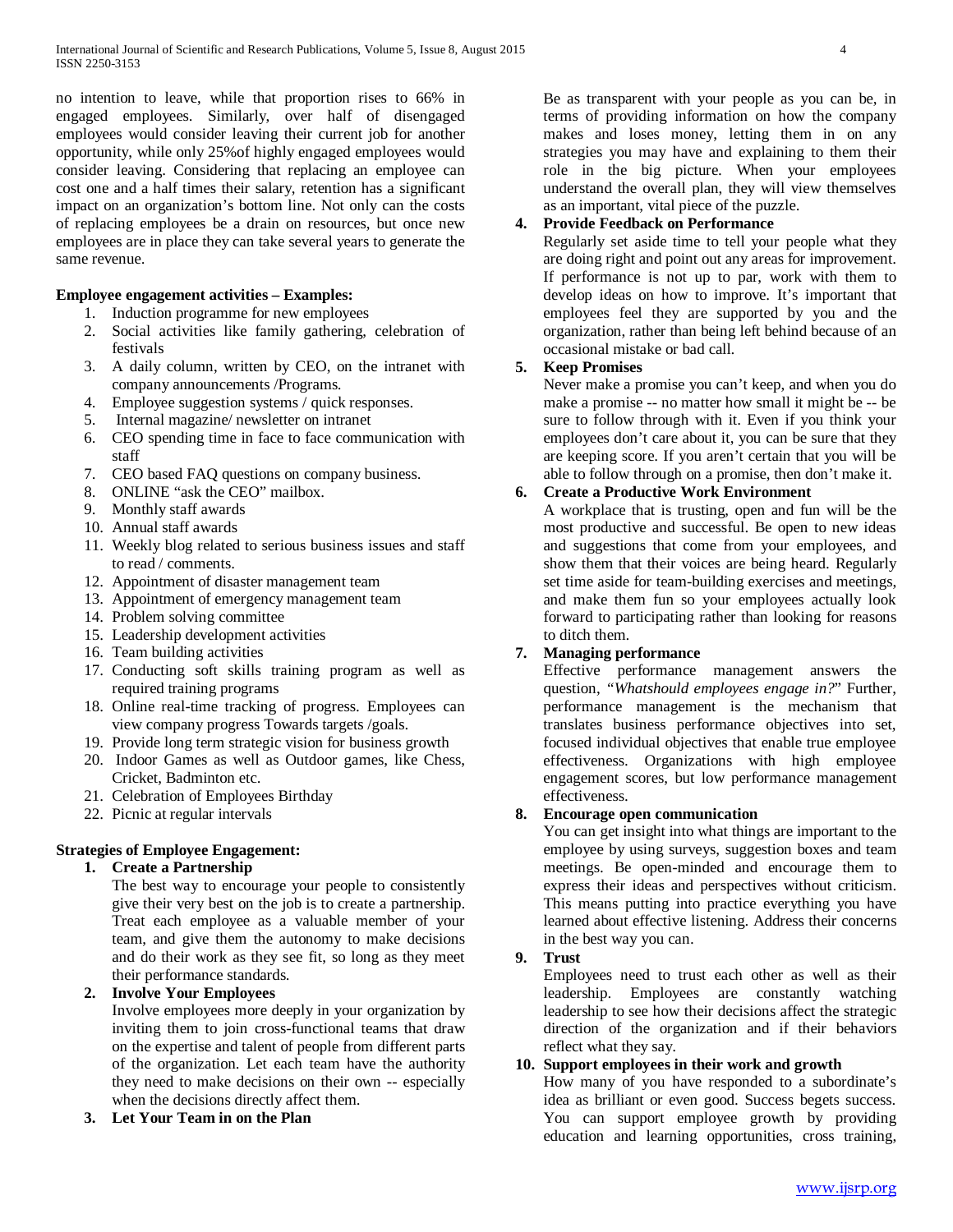coaching, and any other interactions that support employees' personal development.

#### **11. Career opportunities:**

Engagement continues to be first and foremost about employees' career paths. This has been Challenging for many organizations that have seen delayed retirements and lower turnover (Stagnant career advancement). Nonetheless, companies have significant opportunity to communicate a clear career path, prepare employees for the next role, and provide lateral growth opportunities for key employees. It is important to note that the line manager is typically the owner of this critical engagement driver.

#### **12. Pay:**

Although pay does not show up as the *top* engagement driver, its prevalence in our study indicates that many organizations are struggling with getting this fundamental component of the employment contract right. With pay freezes and a tightening economic environment, employees may be increasingly engaged by securing basic pay needs in addition to showing decreased appetite for pay at risk.

## 13. **Give employees' appropriate training**:

Help employees update themselves increasing their knowledge and skills through giving appropriate trainings. Generally it is understood that when employees get to know more about their job, their confidence increases there by being able to work without much supervision from their immediate managers which in turn builds their self-efficacy and commitment.

#### 14. **Build a distinctive corporate culture**:

Companies should promote a strong work culture in which the Goals and values of managers are aligned across all work sections. Companies that build a culture of Mutual respects by keeping success stories alive will not only keep their existing employees engaged but also they baptize the new incoming employees with this contagious spirit of work culture.

**15. Celebrate both financial and non financial achievements**

Employees need to feel validated and that they are a valued part of the organization. Leadership needs to show how much they care for their employees and show recognition for efforts: "If you [want something to](http://www.torbenrick.eu/blog/business-improvement/change-management-and-the-power-of-small-wins/)  [grow, pour champagne on it"](http://www.torbenrick.eu/blog/business-improvement/change-management-and-the-power-of-small-wins/).

## **16. Thank Them**

A sincere thank-you for a job well done can be a powerful motivator for continued success and is an essential tool for every manager. Thank your employees personally and promptly when you catch them doing something right by writing a quick thank-you email or text message, or by dropping by their office to tell them in person.

## **Factors Leading to Employee Engagement:**

**1. Career Development- Opportunities for Personal Development**

Organizations with high levels of engagement provide employees with opportunities to develop their abilities, learn new skills, acquire new knowledge and realize their potential. When companies plan for the career paths of their employees and invest in them in this way their people invest in them.

#### **2. Career Development – Effective Management of Talent**

Career development influences engagement for employees and retaining the most talented employees and providing opportunities for personal development

#### **3. Empowerment**

Employees want to be involved in decisions that affect their work. The leaders of high engagementWorkplaces create a trustful and challenging environment, in which employees are encouraged to dissent from the prevailing orthodoxy and to input and innovate to move the organization forward.

#### **4. Image**

How much employees are prepared to endorse the products and services which their company provides its customers depends largely on their perceptions of the quality of those goods and services. High levels of employee engagement are inextricably linked with high levels of customer engagement.

#### **5. Equal Opportunities and Fair Treatment**

The employee engagement levels would be high if their bosses (superiors) provide equal opportunities for growth and advancement to all the employees

## **6. Performance appraisal**

Fair evaluation of an employee's performance is an important criterion for determining the level of employee engagement. The company which follows an appropriate performance appraisal technique (which is transparent and not biased) will have high levels of employee engagement.

#### **7. Pay and Benefits**

The company should have a proper pay system so that the employees are motivated to work in the organization. In order to boost his engagement levels the employees should also be provided with certain benefits and compensations.

#### **8. Health and Safety**

Research indicates that the engagement levels are low if the employee does not feel secure while working. Therefore every organization should adopt appropriate methods and systems for the health and safety of their employees.

#### **9. Job Satisfaction**

Only a satisfied employee can become an engaged employee. Therefore it is very essential for an organization to see to it that the job given to the employee matches his career goals which will make him enjoy his work and he would ultimately be satisfied with his job.

#### **10. Communication**